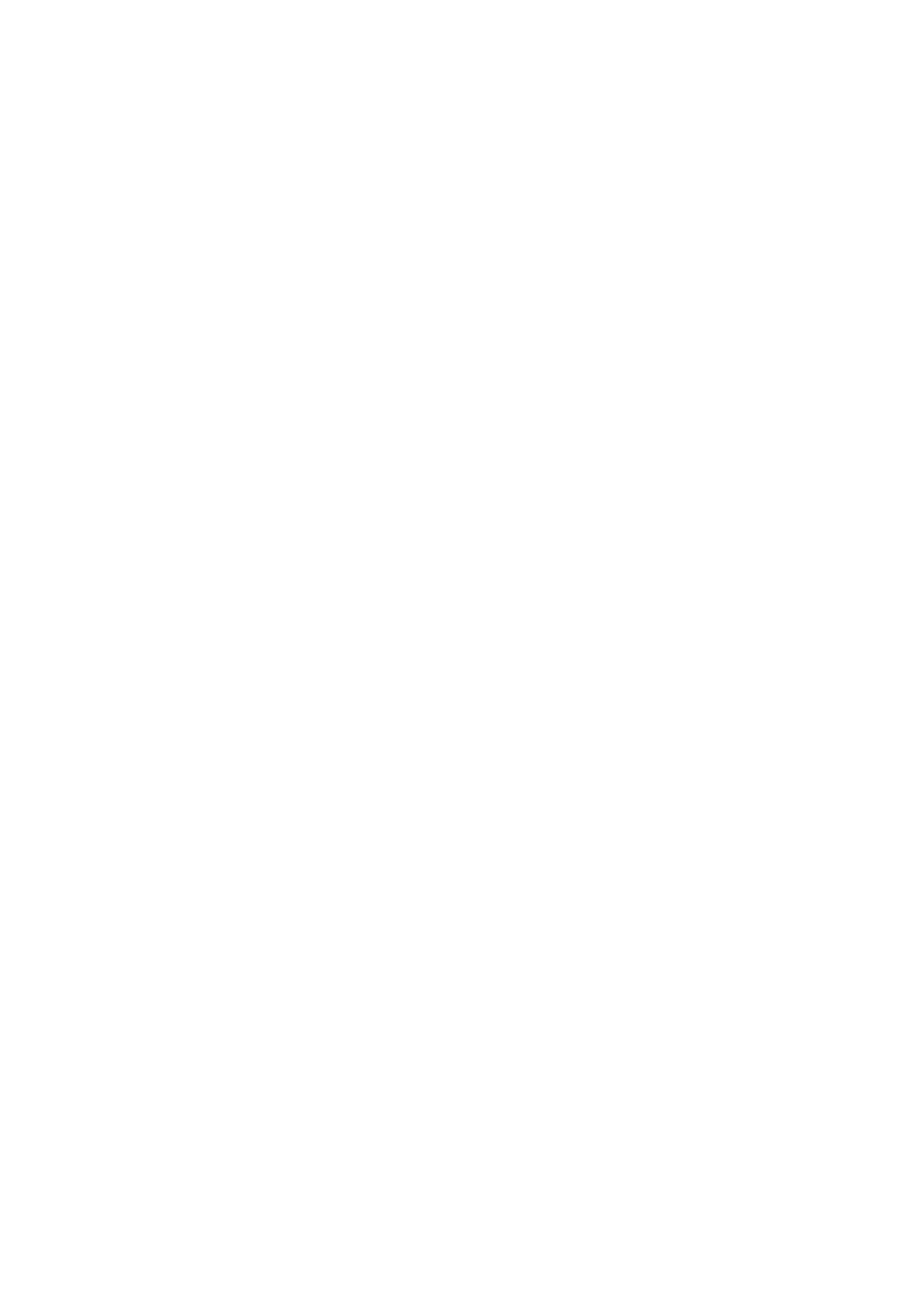- 問1 **会話の後に質問があります。その答として最も適切なものを1つ選び、その番号をマーク しなさい。問題は2度ずつ読まれます。**
	- **(a) ① Because Mr. Weaver was teaching history.**
		- **②** Because the student forgot to do her homework.
		- 3 Because the student was sleeping during class.
		- **(4)** Because the students were talking in class.
	- **(b) ① On Tuesday morning.**
		- **② He liked his English class.**
		- **③ On Wednesday.**
		- **④ He is a little tired.**
	- (c) ① The hamburgers are five dollars each.
		- 2 They are very close to the café.
		- **3** They will order two hamburgers.
		- **4** They have two hours.
	- (d) ① She has been sick for five days.
		- **② She will go next week.**
		- 3 She will come tomorrow.
		- **④ She needs her homework.**
	- (e) ① Because her mother wanted a necklace.
		- 2 Because the smartphone was expensive.
		- **3** Because the necklaces were cheaper.
		- **④ Because she will get a new smartphone.**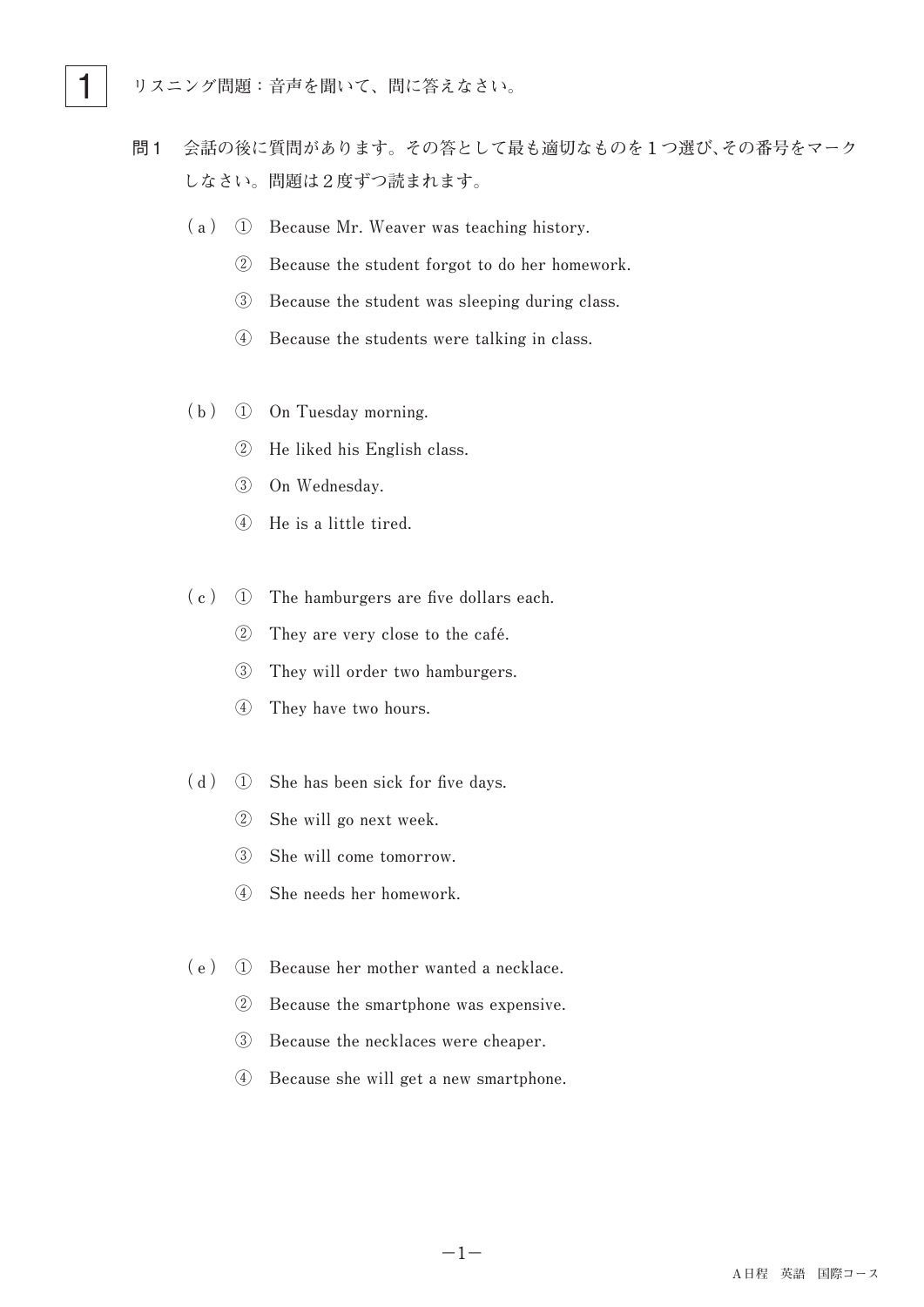- 問2 **英文の後に2つ質問があります。その質問の答として最も適切なものをそれぞれ1つずつ 選び、番号をマークしなさい。英文と質問は2度ずつ読まれます。**
	- **(a)**  Question 1:
		- **① Amy.**
		- **② Andy.**
		- **③ Katerina.**
		- **4** The teacher.

#### Question 2:

- **① In the class.**
- **② With Andy.**
- **(3)** In the cafeteria.
- **④ With Amy.**
- **(b)**  Question 1:
	- **① He went to the historical part of town.**
	- **2** He went this weekend.
	- 3 He went to the zoo.
	- **4** He went to two museums.

#### Question 2:

- **① By bus.**
- **② By subway.**
- **③ By train.**
- **④ They walked.**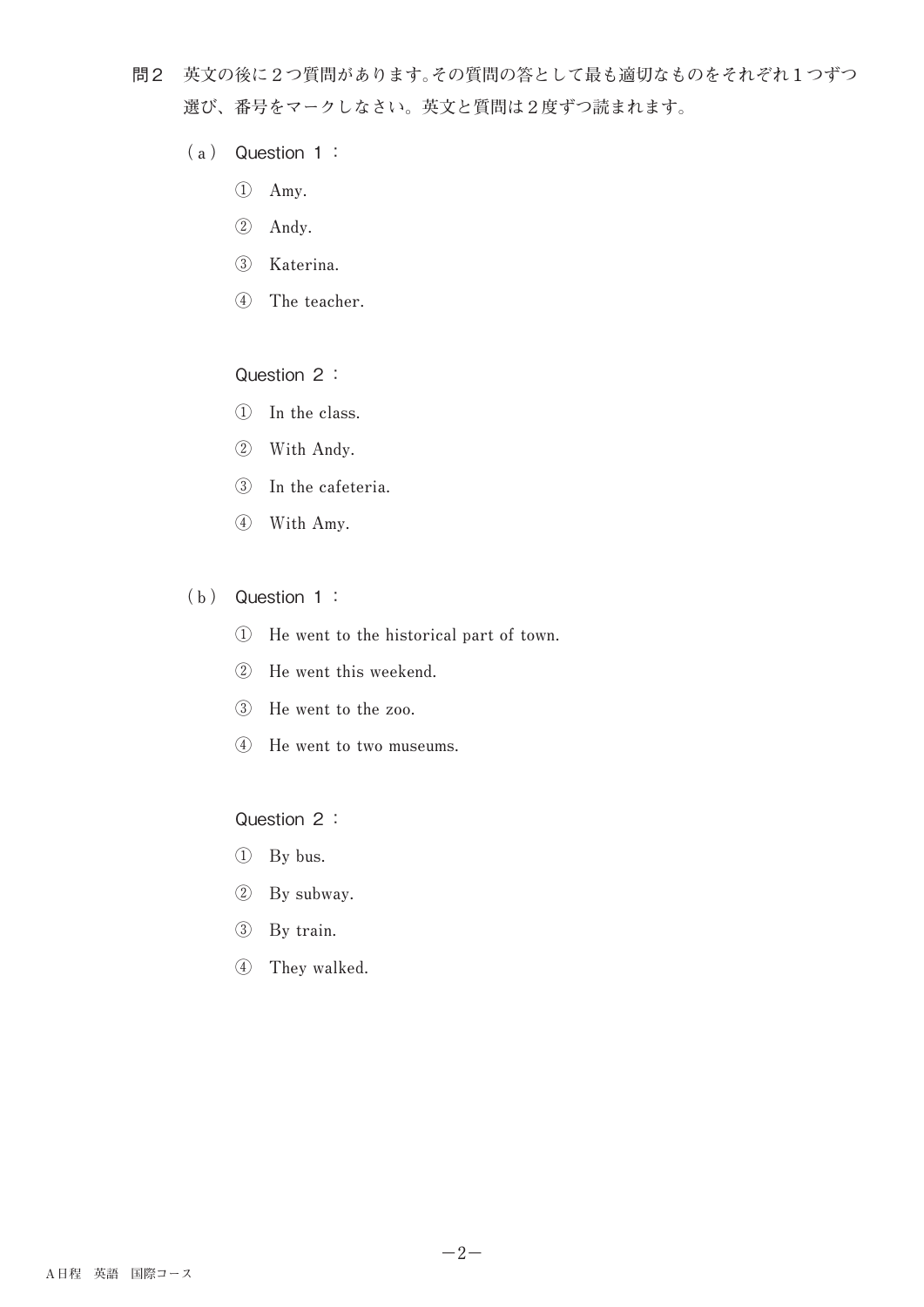#### **(c)**  Question 1:

- **① Because they were protesting Great Britain's control of India.**
- **② Because they were violent and many people were hurt.**
- 3 Because they were peaceful and non-violent.
- **④ Because they came from Jainism's ideas of non-violence.**

#### Question 2 :

- **① In 1869.**
- **② In 1947.**
- **③ In 1974.**
- **④ In 1948.**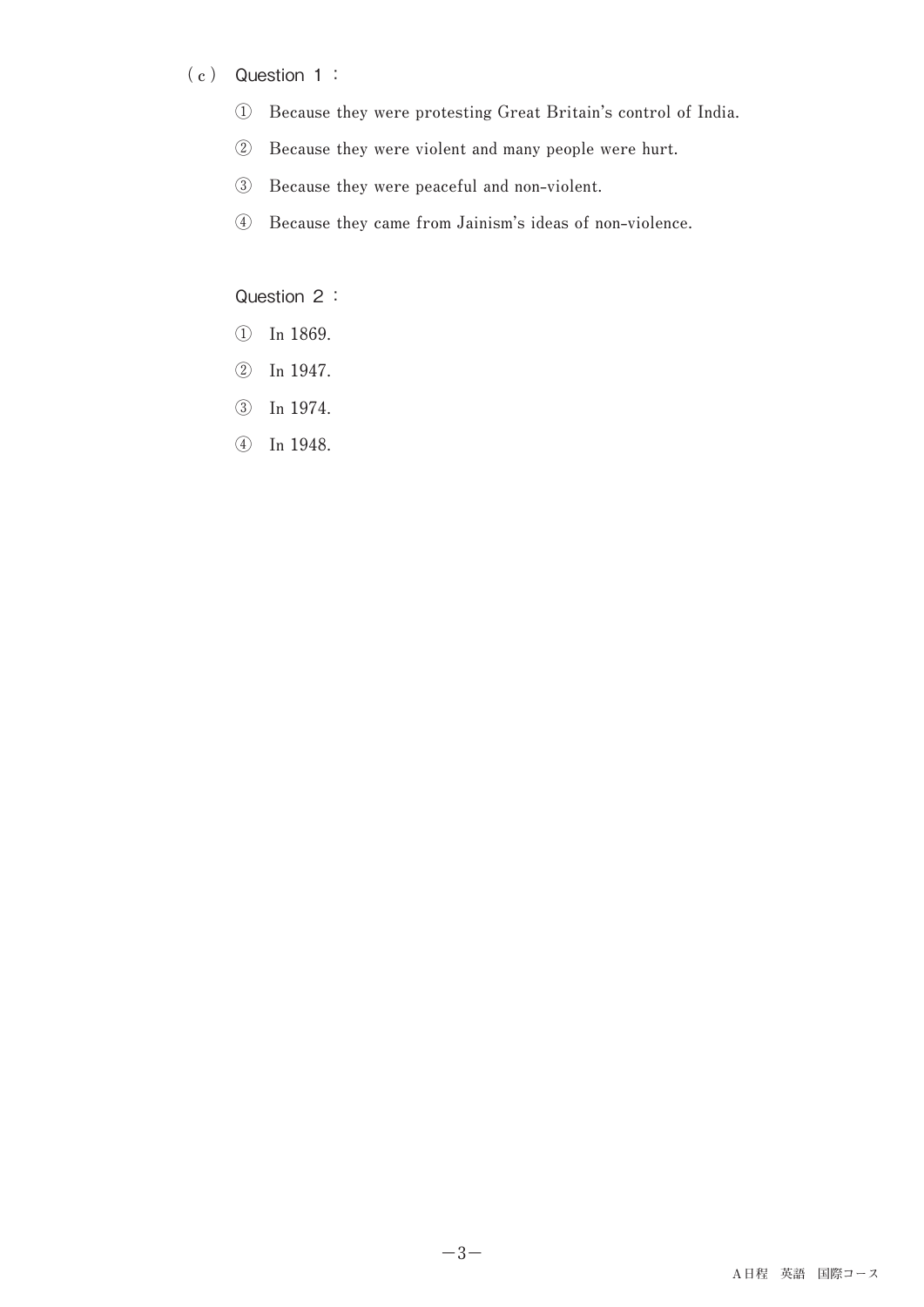

Andy and Lina are talking about their life experiences in foreign countries. Here, they are talking about the delivery services around the world.

- Andy: Do you know much about delivery services? I mean things that are delivered to your home.
- $Lina:$  The first thing is the post, isn't it? The letters are delivered to our home.
- Andy: When we lived in <sup>\*\*</sup>Jordan, there was no home delivery there. People had to get to the post **office** to get their letters or <sup>\*</sup> parcels.
- Lina: Yes, there was no postman. That was the same when I lived in Thailand as well.
- Andy: Yes, there was no post.
- Lina: In Britain, we have the post, but in the past, it was twice a day. Do you remember? First post and second post. And it's once a day now.
- Andy: And also another thing changing in Britain is milk deliveries.
- Lina: In the past, milk delivery was \* common.
- Andy: Yes. It was in glass bottles.
- $\text{Lina:}$  People don't  $\begin{bmatrix} A \end{bmatrix}$  do this now.
- Andy:  $(A \cap B)$ . It is much cheaper to buy at the local supermarkets.
- Lina: One of the nice things living here are the <sup>\*\*</sup>bakery \*\*vans. We can get many kinds of bread **every morning.**
- Andy: White bread, brown bread, and so on. I really like them!
- $\text{Lina:}$  Yes, we can just bring money to buy  $\text{\(C)}$  them.
- Andy: We also have fish vans coming around every Friday. A lady drives a van through the village and she <sup>\*\*</sup>honks her <sup>\*\*</sup>horn to tell us that she is there. What else?
- Andy: Flowers. I send flowers to my mother on her birthday.

Lina: Yes, you often send flowers with a birthday card and chocolate candy at the same time.

- Andy: Do you know what I like the best?
- Lina: No. What?
- Andy: Food delivery. Cooked food delivered to your house. You can get pizza and Indian food. It is very nice and hot.
- Lina: They usually deliver food by motorbike, not a van.
- Andy: Now, everything you can buy at supermarkets can be delivered by van as well.
- Lina: Yes, you just order the <sup>\*\*</sup>groceries online and they all come straight to your house. You don't  $\text{need}$  to go  $($  **D**  $).$
- Andy: Mmm. When I was a boy, I was a newspaper boy. I used to deliver newspapers every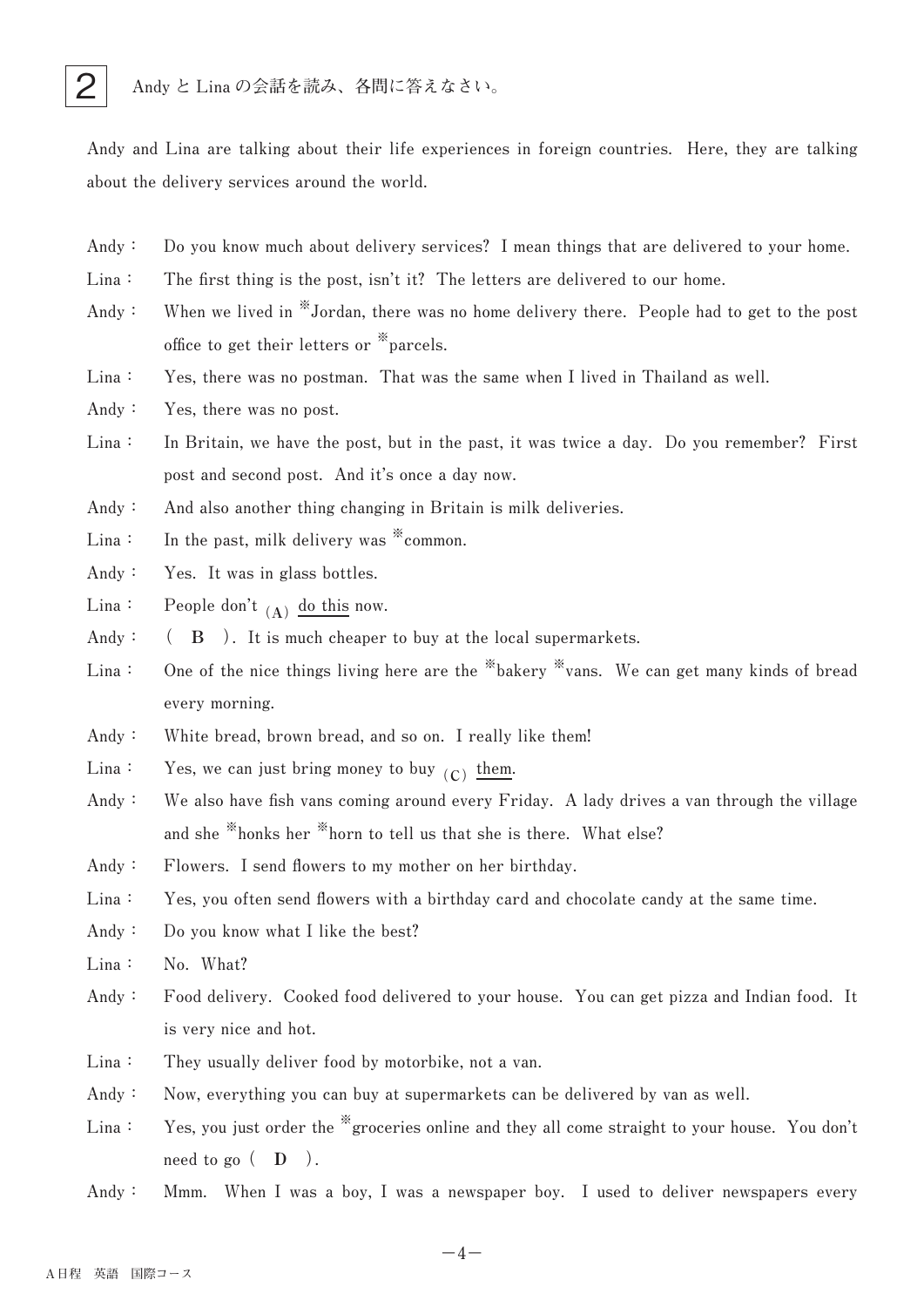**morning.**

Lina: You didn't have a van, did you?

Andy: No, I used my bicycle. It was a very hard job for me, but it was a really good experience.

| [注] Jordan ヨルダン | parcel 小包  | common 一般的な | bakery パン屋      |
|-----------------|------------|-------------|-----------------|
| van ワゴン車        | honk ~を鳴らす | horn クラクション | groceries 食料や雑貨 |

問 1 What was the problem they are talking about in Jordan?

- **① They didn't know about delivery services.**
- **② They didn't have delivery services there.**
- 3 They didn't send letters to anyone.
- **④ They couldn't get milk at the supermarket.**

問2 Look at  $\begin{array}{c} \text{(A)} \end{array}$  <u>do this</u>. What does <u>do this</u> mean in this passage?

- **① Send letters to friends.**
- **② Drink milk.**
- **3** Ask someone to deliver milk to them.
- **④ Buy milk at the supermarkets.**
- 問3 Look at  $\overline{\text{(c)}}$  <u>them</u>. What does <u>them</u> mean in this passage?
	- **① Glass bottles.**
	- **② Local supermarkets.**
	- **③ Bakery vans.**
	- **④ Many kinds of bread.**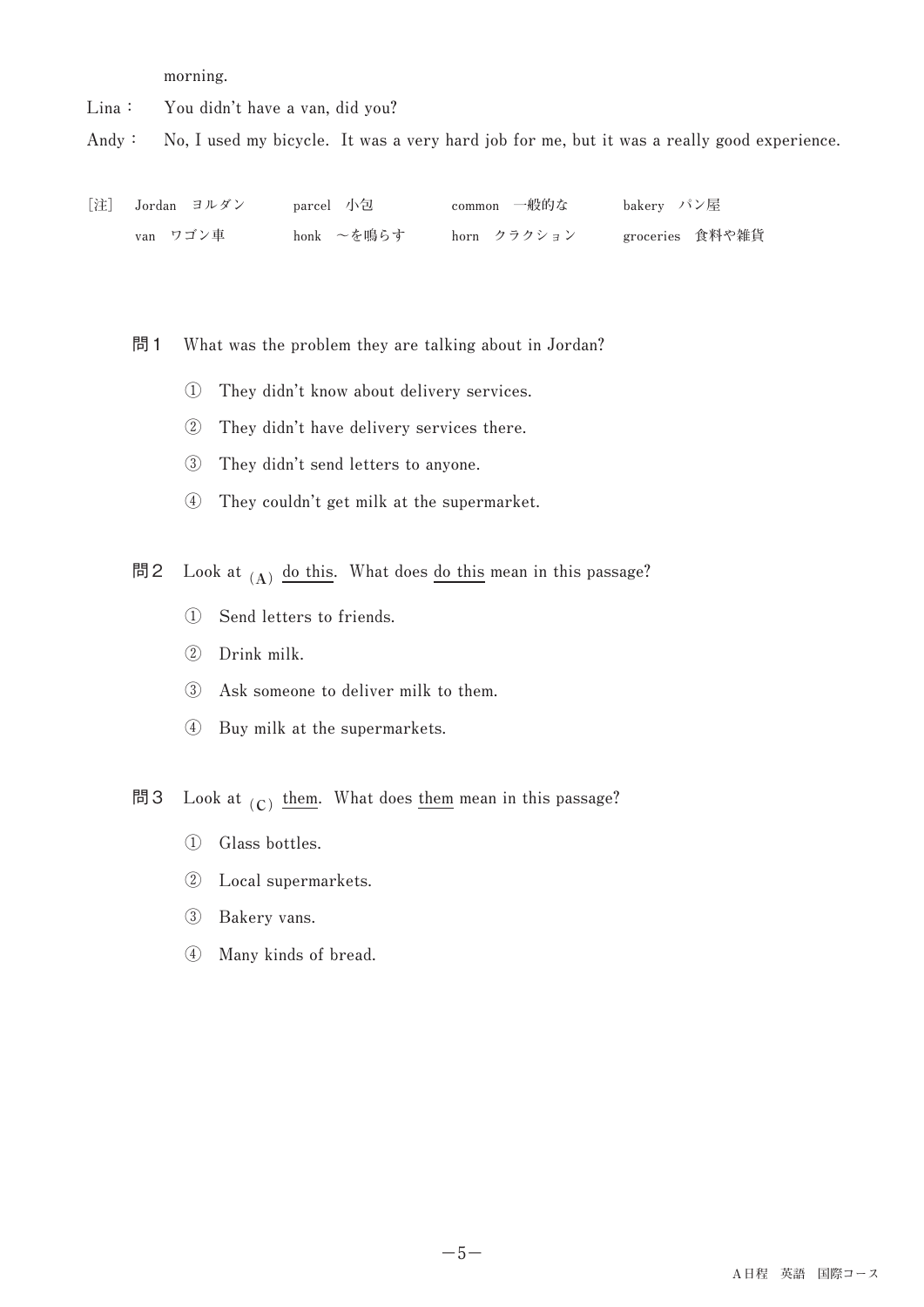#### 問4 Choose the right pair of words that can be put in  $($  B  $)$  and  $($  D  $)$ .

|  |  | $(1)$ $(B)$ $Yes$       |  | $(D)$ somewhere |
|--|--|-------------------------|--|-----------------|
|  |  | $(2)$ $(B)$ $No$        |  | $(D)$ anywhere  |
|  |  | (3) ( <b>B</b> ) Yes    |  | $(D)$ anywhere  |
|  |  | $\overline{4}$ ( B ) No |  | $(D)$ somewhere |

#### 問5 Which of the following sentences is true?

- **① Lina lived in Thailand.**
- **② Andy can't buy bread from the bakery van now.**
- **③ Lina usually sends flowers to her mother for her birthday.**
- **④ Andy delivered newspapers using his van.**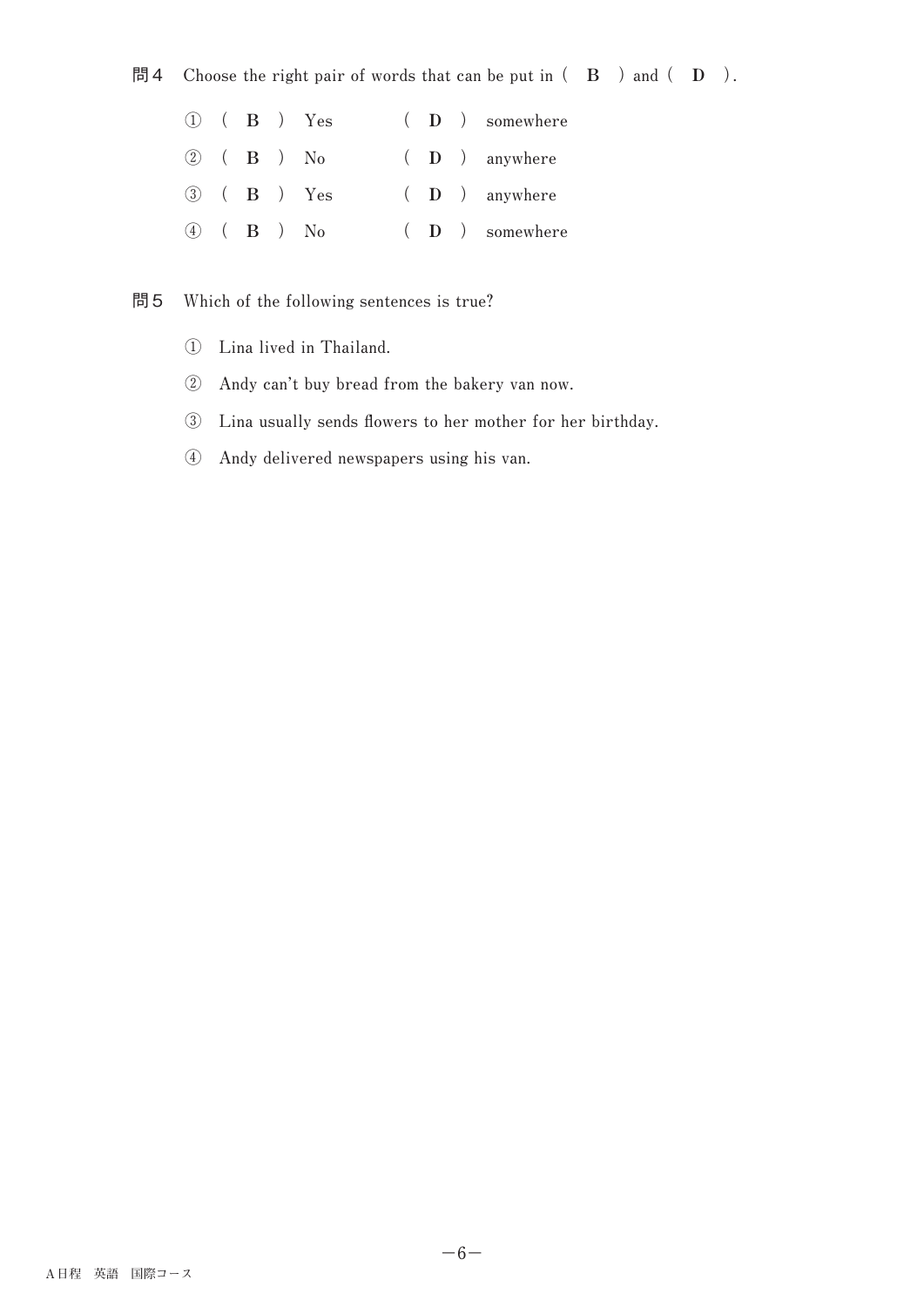## **問題は次のページに続きます。**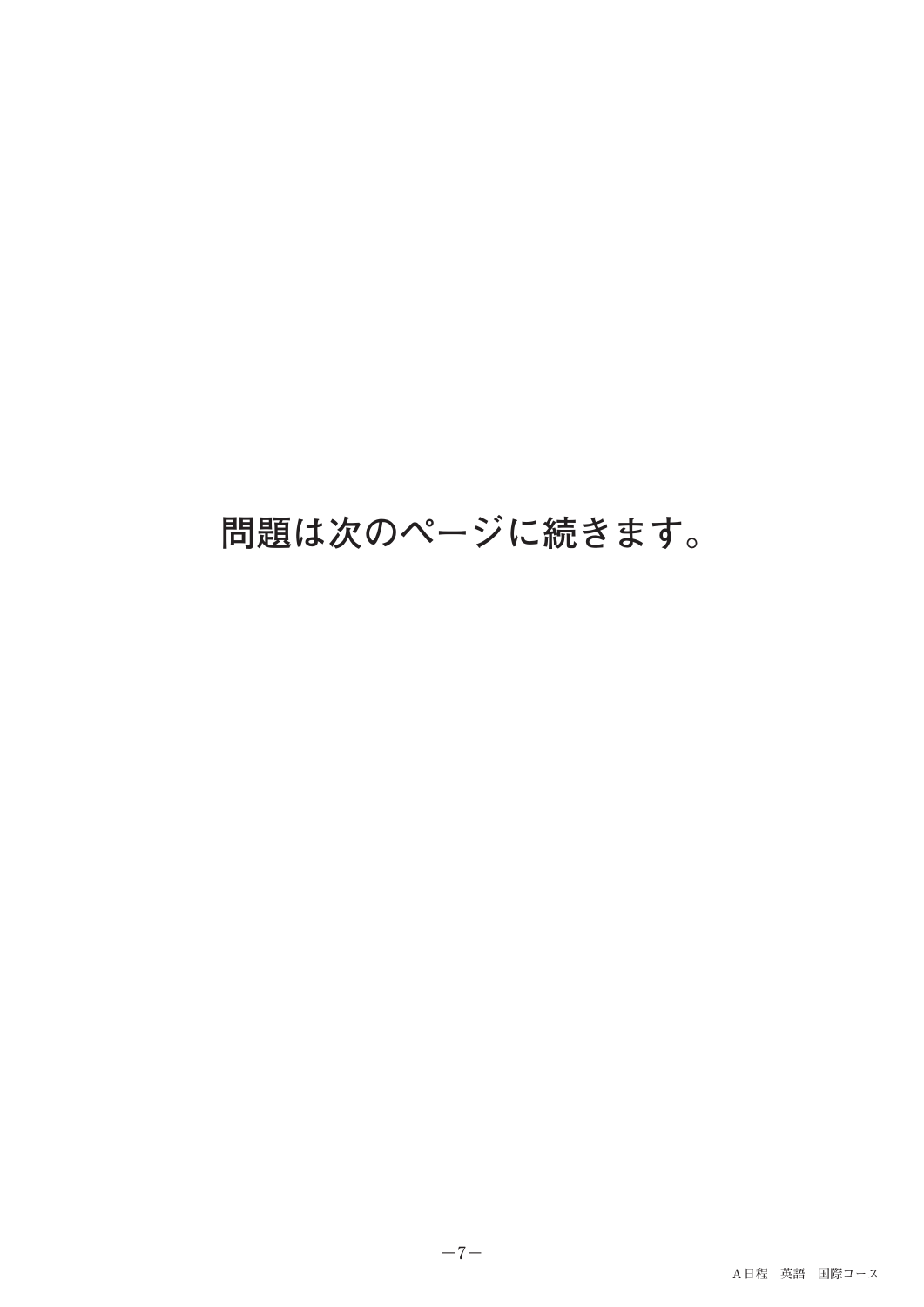It is very interesting to learn about the life of hamsters. In the wild, they live in <sup>\*</sup>\*desert-like places. They sleep in <sup>\*\*</sup>holes in the ground during the day and then come out at night to look for food. They are able to carry food for long distances. They put food in their mouths to bring the food back to their homes to eat later.

If you want a wonderful pet, try a hamster. Hamsters are good pets for several reasons. First, **because** they are small, they can live happily inside a <sup>\*\*</sup> cage and do not take up lots of space like dogs **or** cats. Second,  $(A)$   $\{ \textcircled{1}$  is  $\}$   $\emptyset$  care of  $\neq$   $\emptyset$  so difficult  $\neq$   $\emptyset$  it  $\neq$   $\emptyset$  bo  $\neq$   $\emptyset$  not  $\neq$   $\emptyset$  take  $\}$  hamsters. Owners should clean their cages and give food and water, but do not have to walk them or always let them in and out of the house. Hamsters, like cats, clean themselves very often. Another <sup>\*\*</sup>advantage of this animal is that hamsters are not very expensive. Because hamsters like to \*store food in the corners of their cage, a small <sup>\*</sup>amount of food will last for a few days. It is a good idea to buy some exercise toys for them, such as a <sup>\*\*</sup> wheel to run in, but these are very cheap and will last a long time.

One of the best things about hamsters is that they are very <sup>\*\*</sup> gentle. Children can hold them and **allow** them to walk all over their bodies. Hamsters like to look for new things and \*explore any place an owner puts them. But be careful! They are very quick, and can disappear under a bed or behind a toy box.  $(B)$   $\overline{Y}$ ou  $\{ \textcircled{1}$  for  $\neq$   $\textcircled{2}$  not  $\neq$   $\textcircled{3}$  find them  $\neq$   $\emptyset$  be able  $\neq$   $\textcircled{3}$  two or three days  $\neq$   $\textcircled{6}$  to  $\neq$   $\textcircled{7}$  may  $\}$ . But don't worry. They usually do not go very far and will return to their cage when they want to eat.

**[注] desert-like 砂漠のような hole 穴 cage かご advantage 利点 store ~を貯蔵する amount 量 wheel 回し車 gentle おとなしい explore ~を探検する**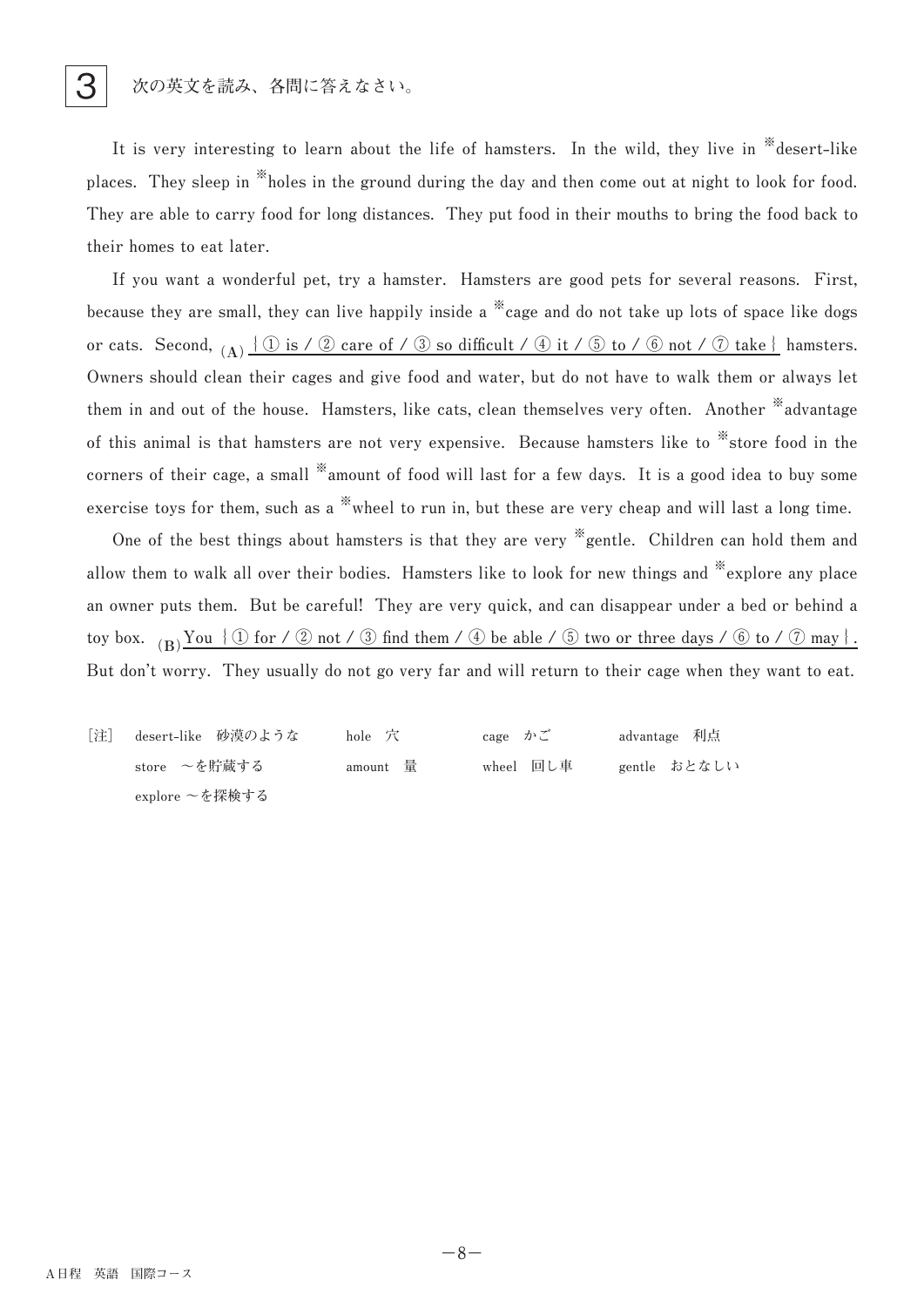- 問1 **下線部(A)が「ハムスターの世話をするのはそれほど難しくない」という意味になるよ** うに { } **内の語句を並べかえたとき、3番目と6番目にくるものをそれぞれ選び、 番号をマークしなさい。**
- 問2 **下線部(B)が「あなたはそれらを2、3日見つけられないかもしれない」という意味に なるように{ }内の語句を並べかえたとき、3番目と6番目にくるものをそれぞれ 選び、番号をマークしなさい。**
- 問3 **各問の答として最も適切なものを1つずつ選び、番号をマークしなさい。**
	- (a) Which is true about hamsters in the wild?
		- **1** They are active during the day.
		- **②** They live in places like deserts.
		- **3** They sleep during the night.
		- **4** They can't carry food in their mouth.
	- (b) Which is true about hamsters as pets?
		- **① They get out of their cage and go far away.**
		- 2 They are expensive but easy to care for.
		- **3** They store food in the corners of their cage.
		- **④ They do not like to be touched by people.**
	- **(c) What should hamster owners do?**
		- **① They should buy special medicine for hamsters.**
		- **② They should clean the cages and give food and water.**
		- **3** They should buy a large cage and a wheel to run in.
		- **4** They should walk hamsters every day for exercise.
	- (d) What is the main topic of the passage?
		- **① Having a hamster as a pet.**
		- **② How to train hamsters.**
		- **③ Where hamsters live.**
		- **④ How gentle hamsters are.**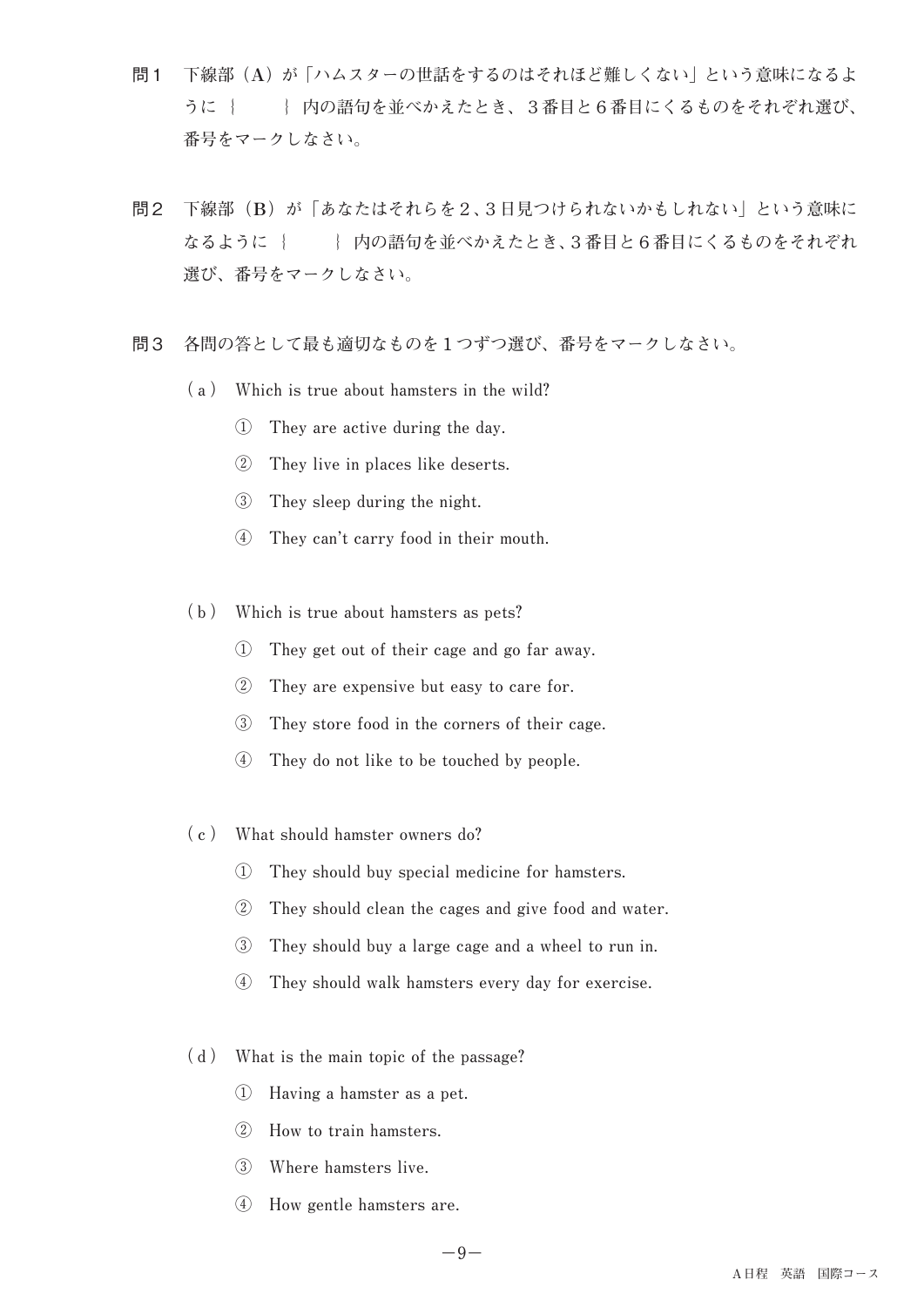How do you usually remember things? Which one is easy for you to remember — names, faces, or **numbers?** Here is a story of the people who are very good  $( 1 )$  \* memorizing numbers.

In 1987, a Japanese man, Hideaki Tomoyori, wanted to <sup>\*\*</sup>prove that his memory was the best in the world. So he tried to <sup>\*\*</sup>learn  $pi$ <sup></sup> ( $\pi$ ) by heart. Pi is a number in math which starts 3.14159... It never **repeats** itself and never ends. He remembered *pi* to 40,000 \*decimal places. It took him more than twelve hours to say the numbers, but he did it perfectly  $-(-2)$  a mistake!

To remember *pi*, Mr. Tomoyori divided the number into groups of ten <sup>\*\*</sup>digits, and <sup>\*\*</sup>associated each number with a sound. Then, he made up stories to help him remember the words which he made from the sounds. Mr. Tomoyori says, "First, I decided to memorize the  $\frac{1}{2}$  value of *pi* up to one thousand places. Actually, it took me three years. To get to 40,000 decimal places, it took me about ten years."

However, records often don't last forever. In 1995, Hiroyuki Goto memorized *pi* to 42,195 places. Ten years later, reports from China said Lu Chao succeeded  $( 3 )$  memorizing *pi* to 67,890 places. Soon his record was broken by Akira Haraguchi, who memorized *pi* to 83,431 places.

**[注] memorize ~を暗記する prove ~を証明する learn~by heart ~を暗記する** decimal place 位(くらい) digit 桁(けた) associate ~を結びつける **value 数値**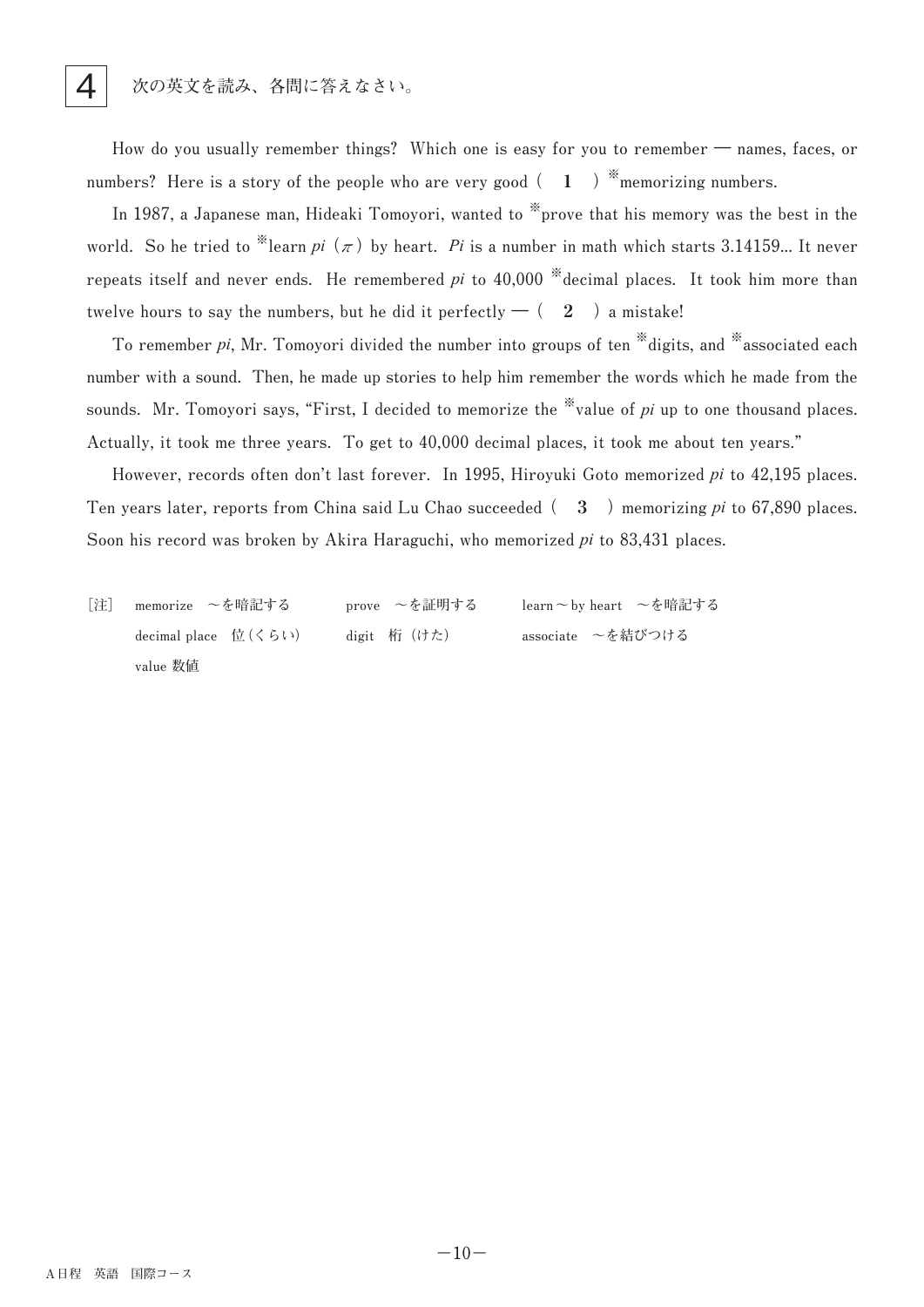問1 **空所( 1 )~( 3 )に入る最も適切な語を下の語群から選び、番号をマークしな さい。**

|  | $(1)$ $(1)$ at | $(2)$ by | $(3)$ to           | $(4)$ on |
|--|----------------|----------|--------------------|----------|
|  | $(2)$ 1 during | 2 under  | 3 without 4 around |          |
|  | $(3)$ 1 from   | $(2)$ of | $(3)$ to           | $(4)$ in |

- 問2 **本文の内容と一致するように、各文の空所に入る最も適切なものを1つずつ選び、番号を マークしなさい。**
	- $(a)$  *Pi* is a number that  $($ ).
		- **① repeats itself and ends**
		- **② repeats itself but doesn't end**
		- **③ ends but never repeats itself**
		- **④ never ends and never repeats itself**
	- $(b)$  To memorize *pi*, Mr. Tomoyori  $($ ).
		- **① divided the number into groups of three digits**
		- **② associated groups of numbers with sounds and words**
		- **3** practiced memorizing the number twelve hours a day
		- **4** made up many stories about the history of math
	- $(c)$  China reported that Lu Chao memorized *pi*  $($ 
		- **① to 40,000 places in 1995**
		- **② to 42,195 places in 2000**
		- **③ to 67,890 places in 2005**
		- **④ to 83,431 places in 2015**
	- $(d)$  Akira Haraguchi got to 83,431 places  $($ ).
		- **① and he broke Lu Chao's record**
		- 2 but he was broken by Hideaki Tomoyori
		- 3 and he broke Hideaki Tomoyori's record
		- **④ but he was broken by Hiroyuki Goto**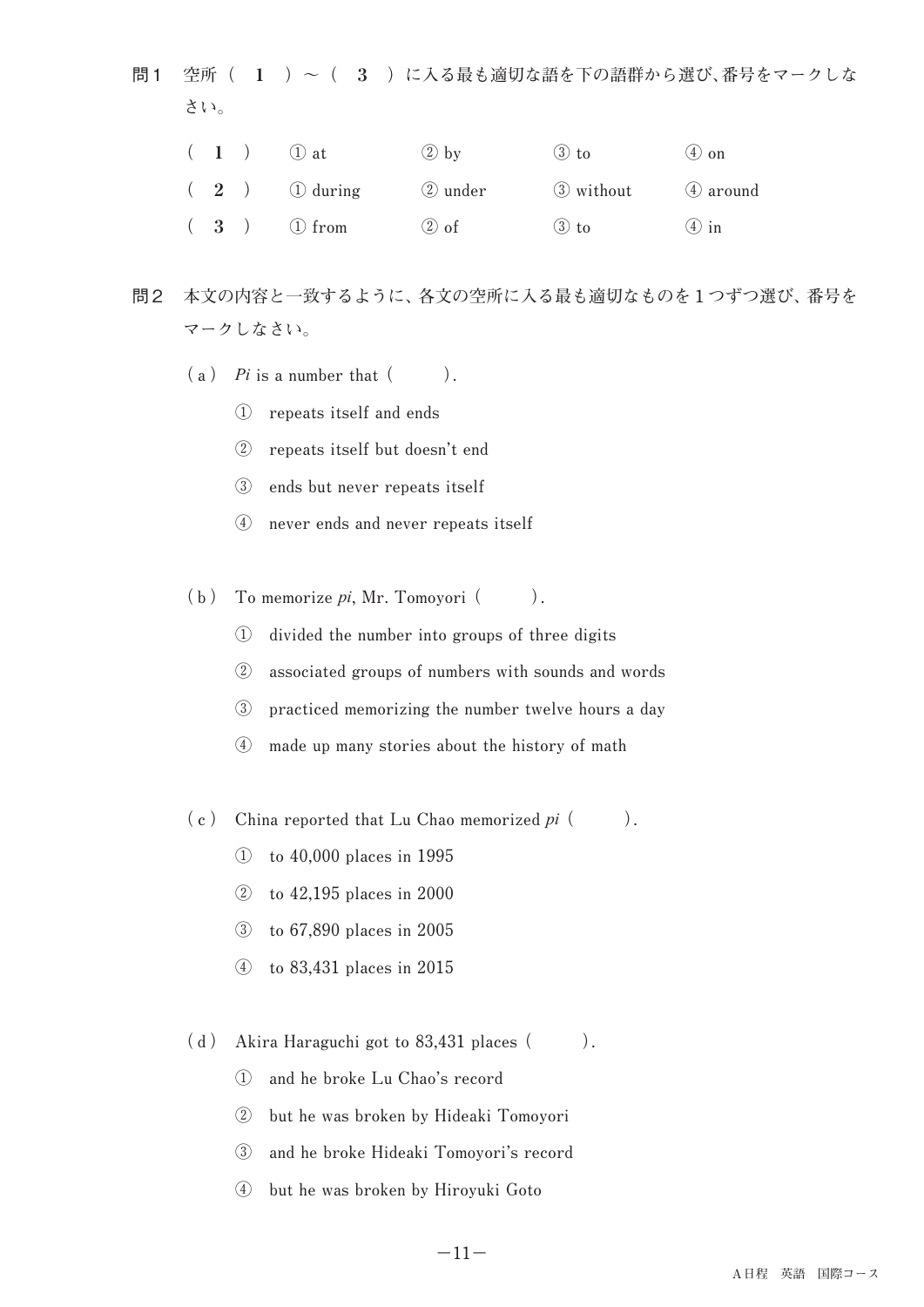$\mathbf{5} \models$  次の( )内の語(句)を並べかえ、日本語の意味に合うように英文を完成させなさい。そ **の時、( )内で3番目と5番目に来る語(句)の番号をマークしなさい。ただし、文頭に 来る語も小文字で書かれています。**

- 問1 **どんな種類の音楽が好きですか。**  $\left(\begin{array}{ccc} \textcircled{1} \text{ you} & \textcircled{2} \text{ like} & \textcircled{3} \text{ kind} & \textcircled{4} \text{ do} & \textcircled{5} \text{ what} & \textcircled{6} \text{ music} & \textcircled{7} \text{ of} \end{array} \right)$ ?
- 問2 **ここから学校までどれくらい距離がありますか。 How** far is  $(\text{1) here}$   $(\text{2) school}$   $(\text{3) to}$   $(\text{4) from}$   $(\text{5) it}$   $(\text{6) the })?$
- 問3 **あなたと一緒にピクニックに行くことを楽しみにしています。**  $\left(\begin{array}{ccc} \mathbb{O} & \mathbb{O} & \mathbb{O} \\ \mathbb{O} & \mathbb{O} & \mathbb{O} \end{array}\right)$  a picnic  $\mathbb{O}$  and  $\mathbb{O} & \mathbb{O} & \mathbb{O} \end{array}$  a picnic  $\mathbb{O}$  with **you.**
- 問4 **何か冷たい飲み物を買いに行きましょう。**  $\overline{(\text{1})}$  something  $\overline{(\text{2})}$  get  $\overline{(\text{3})}$  go and  $\overline{(\text{4})}$  to  $\overline{(\text{5})}$  cold  $\overline{(\text{6})}$  let's  $\overline{(\text{7})}$  drink  $\overline{(\text{6})}$ .
- 問5 **ケンからの手紙を見て私は嬉しくなった。**  $\left(\begin{array}{ccc} 0 & \text{Ken} \\ \end{array}\right)$   $\left(\begin{array}{ccc} 0 & \text{made} \\ \end{array}\right)$   $\left(\begin{array}{ccc} 0 & \text{the letter} \\ \end{array}\right)$   $\left(\begin{array}{ccc} 0 & \text{from} \\ \end{array}\right)$   $\left(\begin{array}{ccc} 0 & \text{happy} \\ \end{array}\right)$ .
- 問6 **私はみんなに地球温暖化の問題について知ってもらいたい。**  $\left(\begin{array}{ccc} \textcircled{1} \text{ want} & \textcircled{2} \text{ to} & \textcircled{3} \text{ I} & \textcircled{4} \text{ about} & \textcircled{5} \text{ everywhere} & \textcircled{6} \text{ know} & \textcircled{7} \text{ the problem} \end{array}\right)$ of global warming.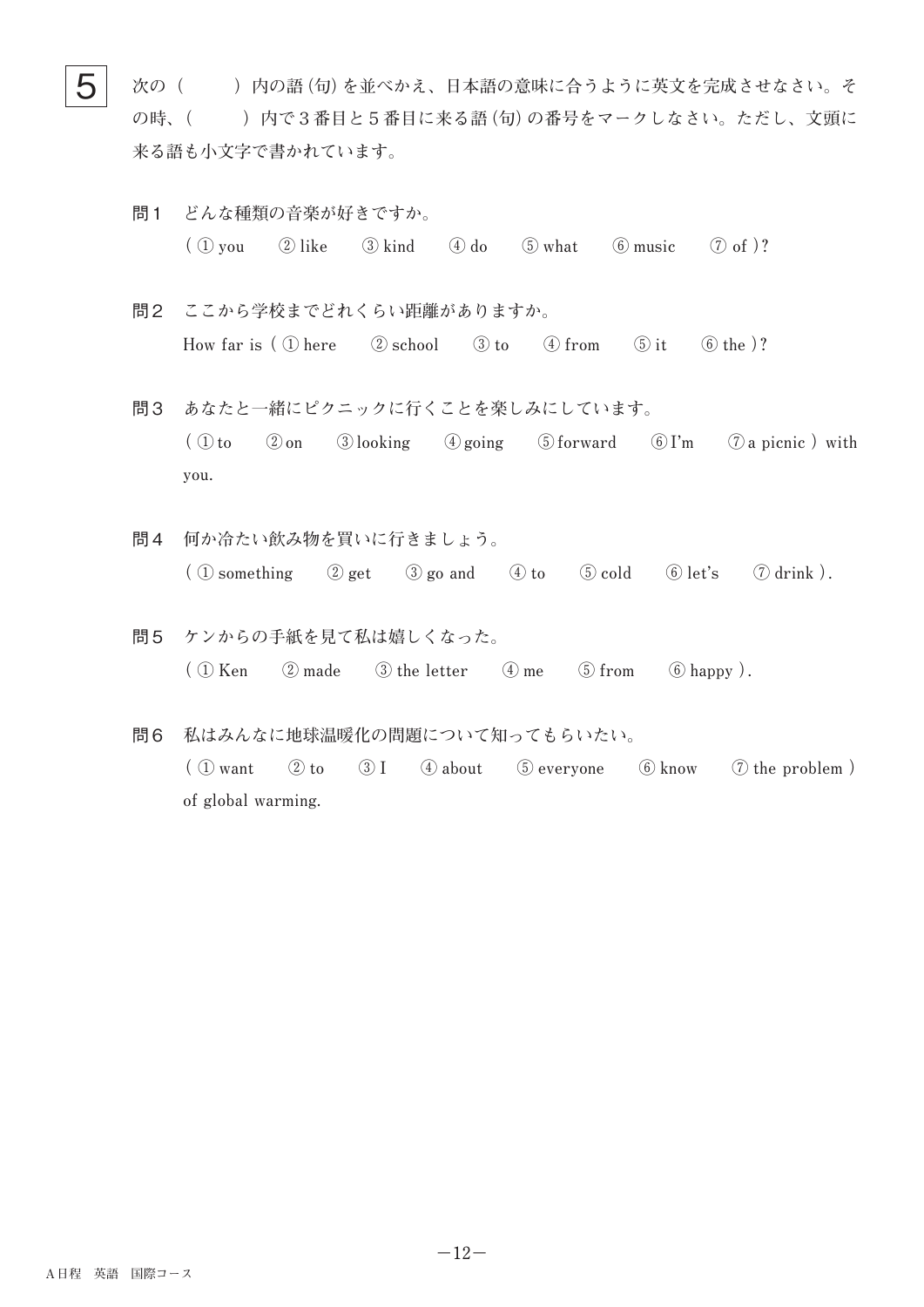**6** 次の英文の()内に入れるのに最も適切な語(句)を①~4から1つ選び、その番号をマー **クしなさい。**

| 問1 | They shook (                                      | ) each other at the meeting.                   |                                                                          |                                                                        |  |  |  |
|----|---------------------------------------------------|------------------------------------------------|--------------------------------------------------------------------------|------------------------------------------------------------------------|--|--|--|
|    | 1 hand                                            | 2 hands                                        | 3 hand with 4 hands with                                                 |                                                                        |  |  |  |
|    |                                                   |                                                |                                                                          |                                                                        |  |  |  |
| 問2 |                                                   | $A:$ ( ) you close the window for me, please?  |                                                                          |                                                                        |  |  |  |
|    | B : Sure.                                         |                                                |                                                                          |                                                                        |  |  |  |
|    | 1 Should                                          | 2 Could                                        | $\circled{3}$ May                                                        | 4 Shall                                                                |  |  |  |
|    |                                                   |                                                |                                                                          |                                                                        |  |  |  |
| 問3 |                                                   | $A:$ These oranges are very good. Can I have ( |                                                                          | ) one?                                                                 |  |  |  |
|    | B: Yes, here you are.                             |                                                |                                                                          |                                                                        |  |  |  |
|    | ① other                                           | 2 anything                                     | 3 some                                                                   | 4 another                                                              |  |  |  |
|    |                                                   |                                                |                                                                          |                                                                        |  |  |  |
| 問4 |                                                   |                                                | My sister and I ran all the $($ $)$ to the station because we were late. |                                                                        |  |  |  |
|    | $\circled{1}$ way                                 | 2 pass                                         | 3 road                                                                   | 4 street                                                               |  |  |  |
|    |                                                   |                                                |                                                                          |                                                                        |  |  |  |
| 問5 |                                                   | $A: Do you think it will be sunny tomorrow?$   |                                                                          |                                                                        |  |  |  |
|    | B: I will go hiking with my family, so (<br>$)$ . |                                                |                                                                          |                                                                        |  |  |  |
|    | 1) this will be sad                               |                                                | 2 lunch is good                                                          |                                                                        |  |  |  |
|    | 3 I hope so                                       |                                                | $(4)$ you can enjoy it                                                   |                                                                        |  |  |  |
|    |                                                   |                                                |                                                                          |                                                                        |  |  |  |
| 問6 | She wrote (                                       |                                                |                                                                          | ) her father because she wanted to thank him for her birthday present. |  |  |  |

 $\textcircled{1}$  down  $\textcircled{2}$  on  $\textcircled{3}$  to  $\textcircled{4}$  in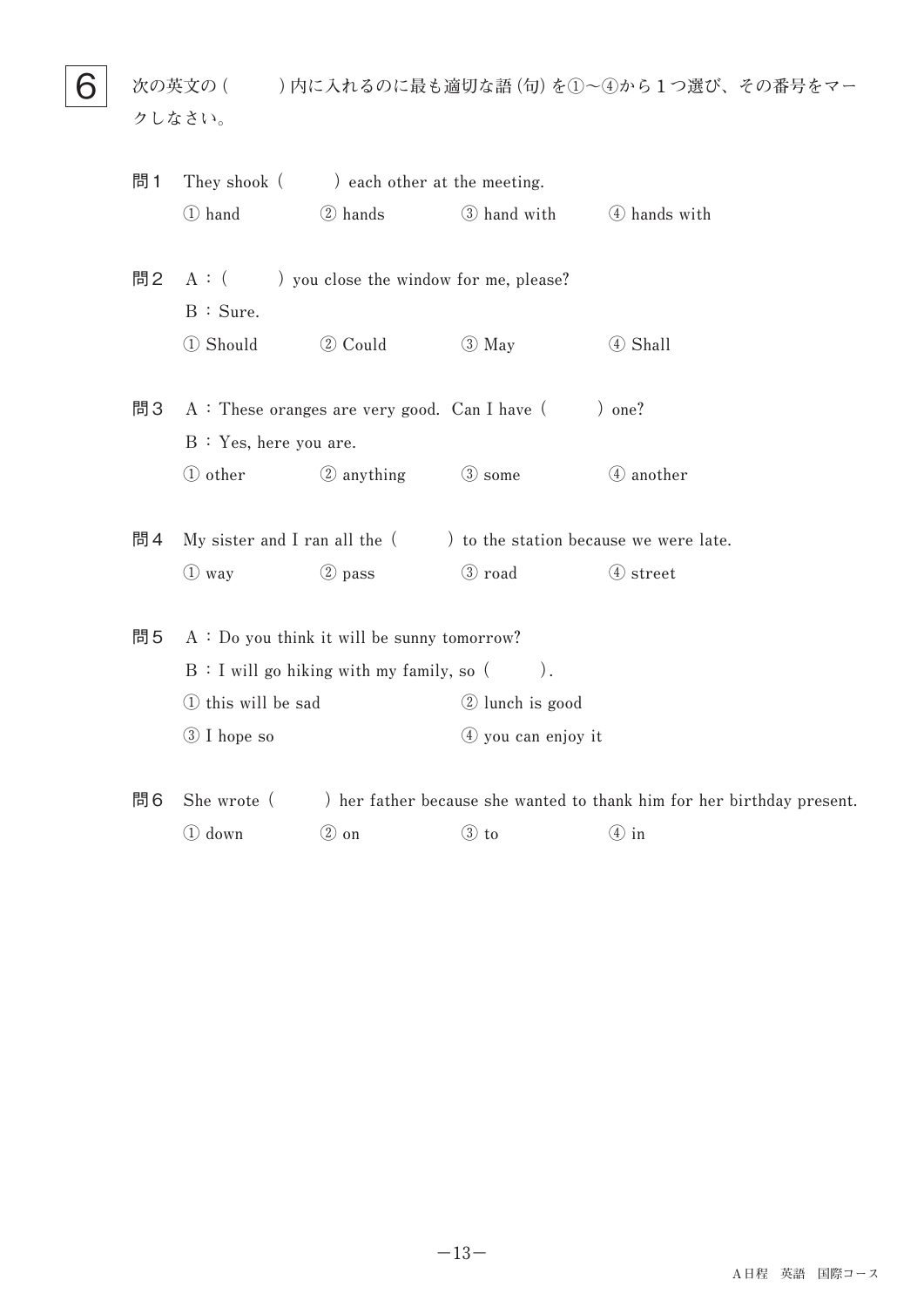

A new professional basketball season is coming! Go to the Stadium and watch the most exciting games in the world!

**Home games ( Games start : 19:00~ on weekdays / 18:00~ on weekends)**

- March 3<sup>rd</sup> Thursday
- March 12<sup>th</sup> Saturday
- March  $20<sup>th</sup>$  Sunday\*
- March 25<sup>th</sup> Friday
- March  $27<sup>th</sup>$  Sunday\*
- March 31<sup>st</sup> Thursday

\*Sunday games: Please come to the information office and show your ticket. You can get a special key holder.

#### **【 SEAT PRICE 】(children under 6 years old: 50% OFF)**

| \$200 | Bench side seats               |
|-------|--------------------------------|
| \$100 | A seat $(1st floor)$           |
| \$60  | B seat (1 <sup>st</sup> floor) |
| \$30  | C seat $(2^{nd}$ floor)        |

#### **Season tickets are ※available!**

If you get a season ticket, you can get a T-shirt and an official uniform! Please contact us on 012-345-6789 (TEL) or email us at gobulldogs@basketball.com.

#### **Fan club membership**

If you join our fan club by paying \$200, you can get a 20% discount when you buy tickets and our goods. You can apply at http://www.gobulldogsbasketball. com or at the ticket center.

**[注] available 利用できる**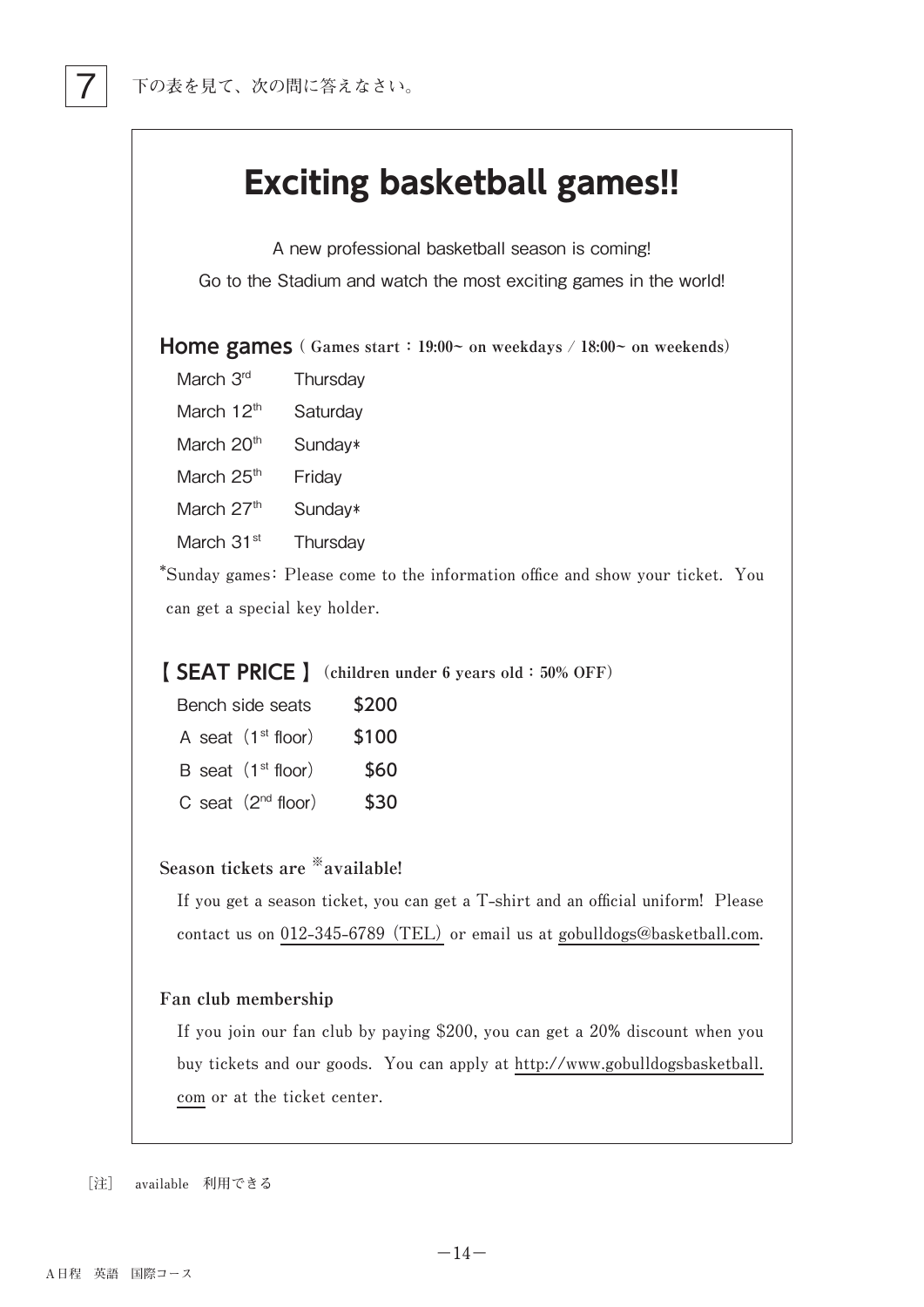- 問1 A family is going to buy B seat tickets for the father, the mother, a 12 year-old son and a **5-year-old daughter.** They already have fan club membership. How much will they pay for the tickets?
	- **① \$ 168**
	- **② \$ 174**
	- **③ \$ 180**
	- **④ \$ 210**

問2 If you want to buy the season ticket, which do you have to do?

- **① You have to pay \$200 at the ticket center.**
- **②** You have to pay \$200 after you email gobulldogs@basketball.com.
- **3** You have to contact them by email or telephone.
- **④ You have to visit http://www.gobulldogsbasketball.com.**
- 問3 What is true about the basketball games?
	- **① You can get a special T-shirt when you visit weekends games.**
	- **② You can get a key holder at the ticket center on weekdays.**
	- 3 The game will start at 18:00 on March 25<sup>th</sup>.
	- **④ If you join the fan club, you can get tickets for 80% of the original price.**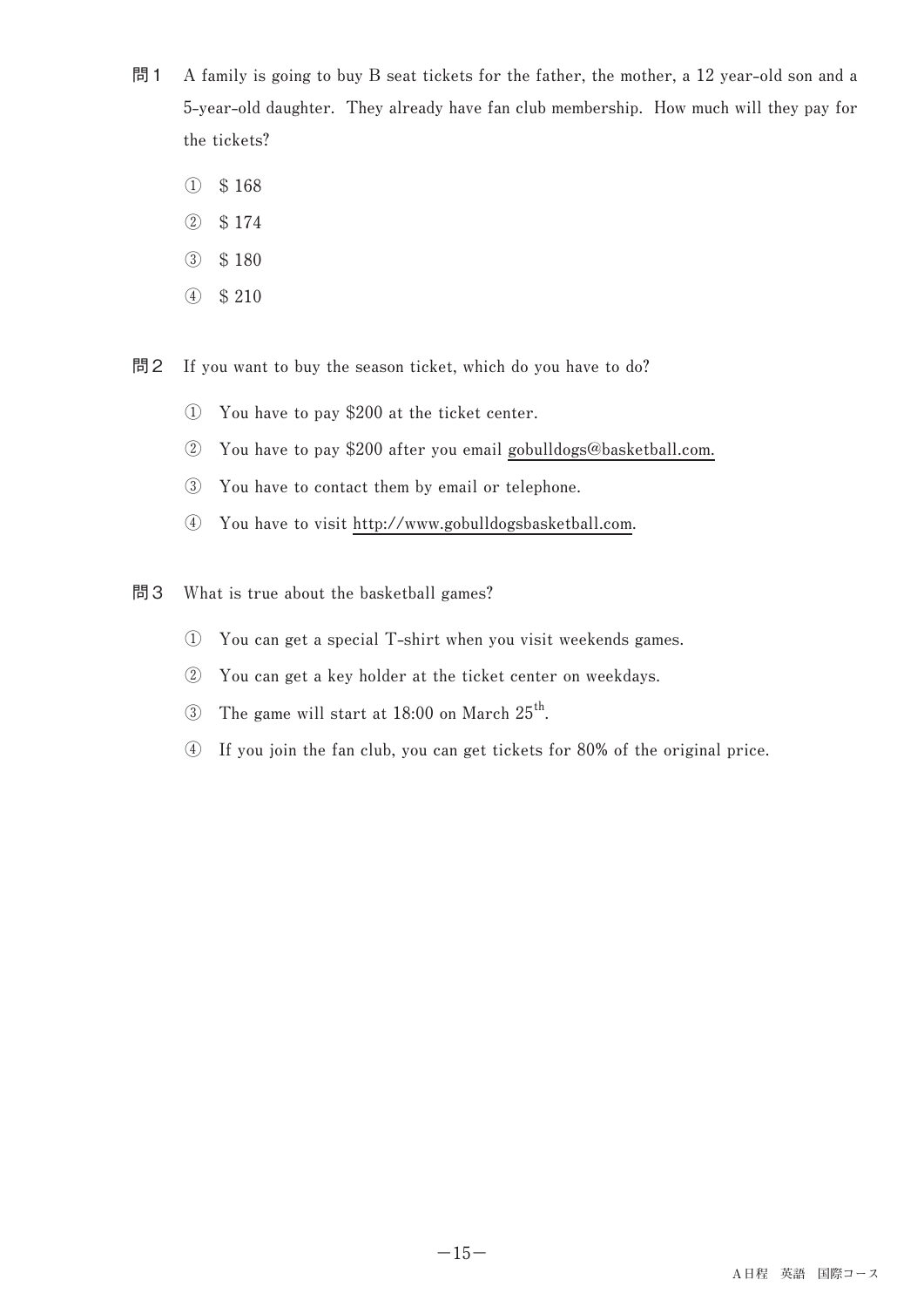8 **次の各語について、最も強く発音する位置を1つ選び、その番号をマークしなさい。**

- 問1 **t ① ② ③ o-g eth-e r**
- 問2 **n ① ② ③ ews-p a-p er**
- 問3 **r ① ② e-c ycle**
- 問4 **b ① ② roth-e r**
- 問5 **m ① ② ③** em-o-ry

9  **次の各組の単語のうち、下線部の発音が他と異なる語を①~④から1つ選び、その番号をマー クしなさい。**

| 問1 | 1 spread                                    | 2 meal             | 3 peace      | 4 beat                 |
|----|---------------------------------------------|--------------------|--------------|------------------------|
| 問2 | $\bigcirc$ go                               | ② old              | 3 glove      | 4 November             |
| 問3 | foot<br>$\left(1\right)$                    | $\circled{2}$ cook | 3 book       | 4 typhoon              |
| 問4 | 1 Thursday                                  | 2 there            | 3 those      | 4 them                 |
| 問5 | design<br>$\begin{pmatrix} 1 \end{pmatrix}$ | 2 foreign          | (3) language | $\textcircled{4}$ sign |

10 **EE E Recently** the amount of time young people use smart phones has been increasing. What should be done to control the amount of time teenagers spend using their smart phones? Please write as much as you can.

#### **問題は以上です。**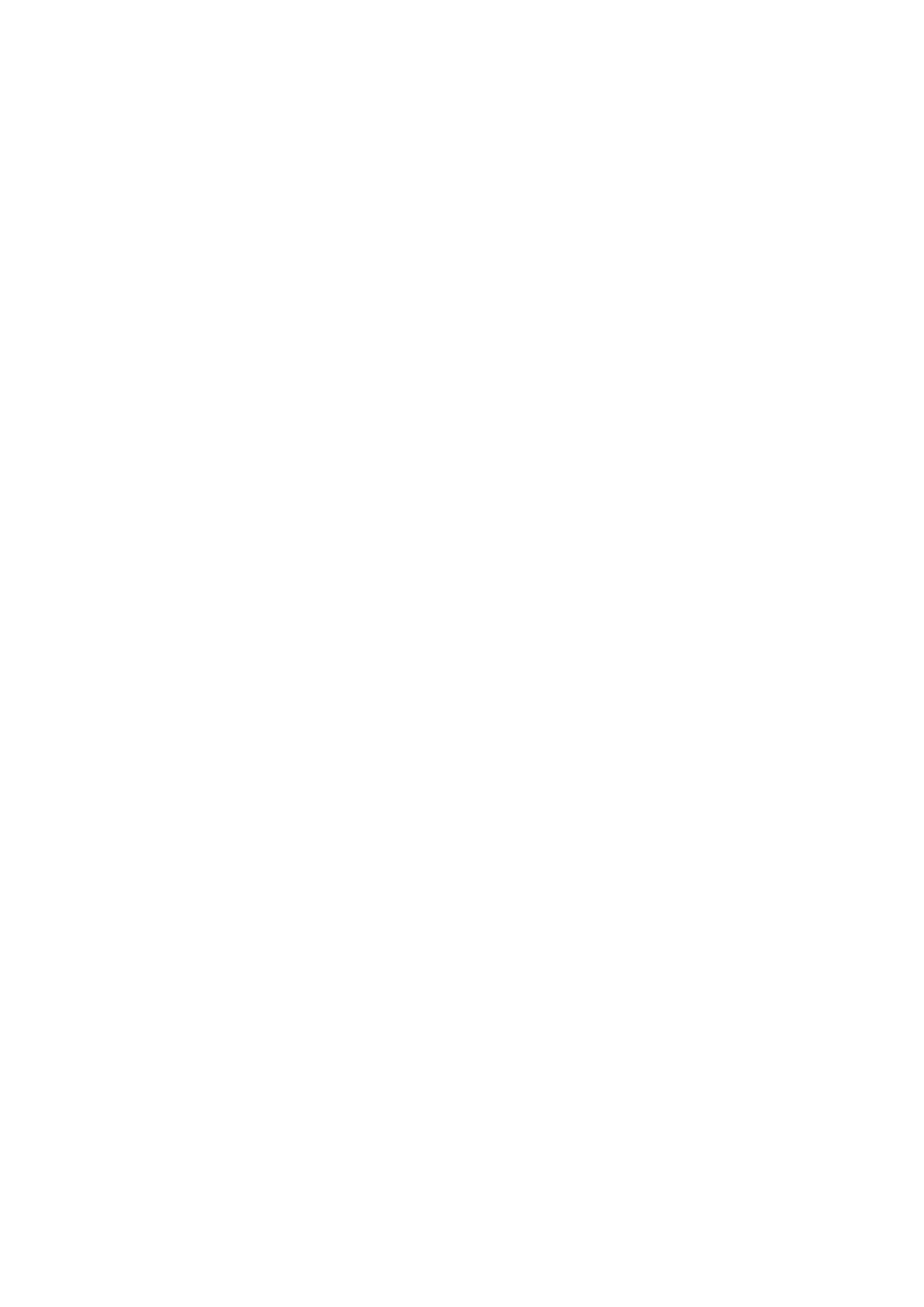

| $  -$     |  |
|-----------|--|
|           |  |
|           |  |
|           |  |
|           |  |
|           |  |
|           |  |
| $- - - -$ |  |
|           |  |
|           |  |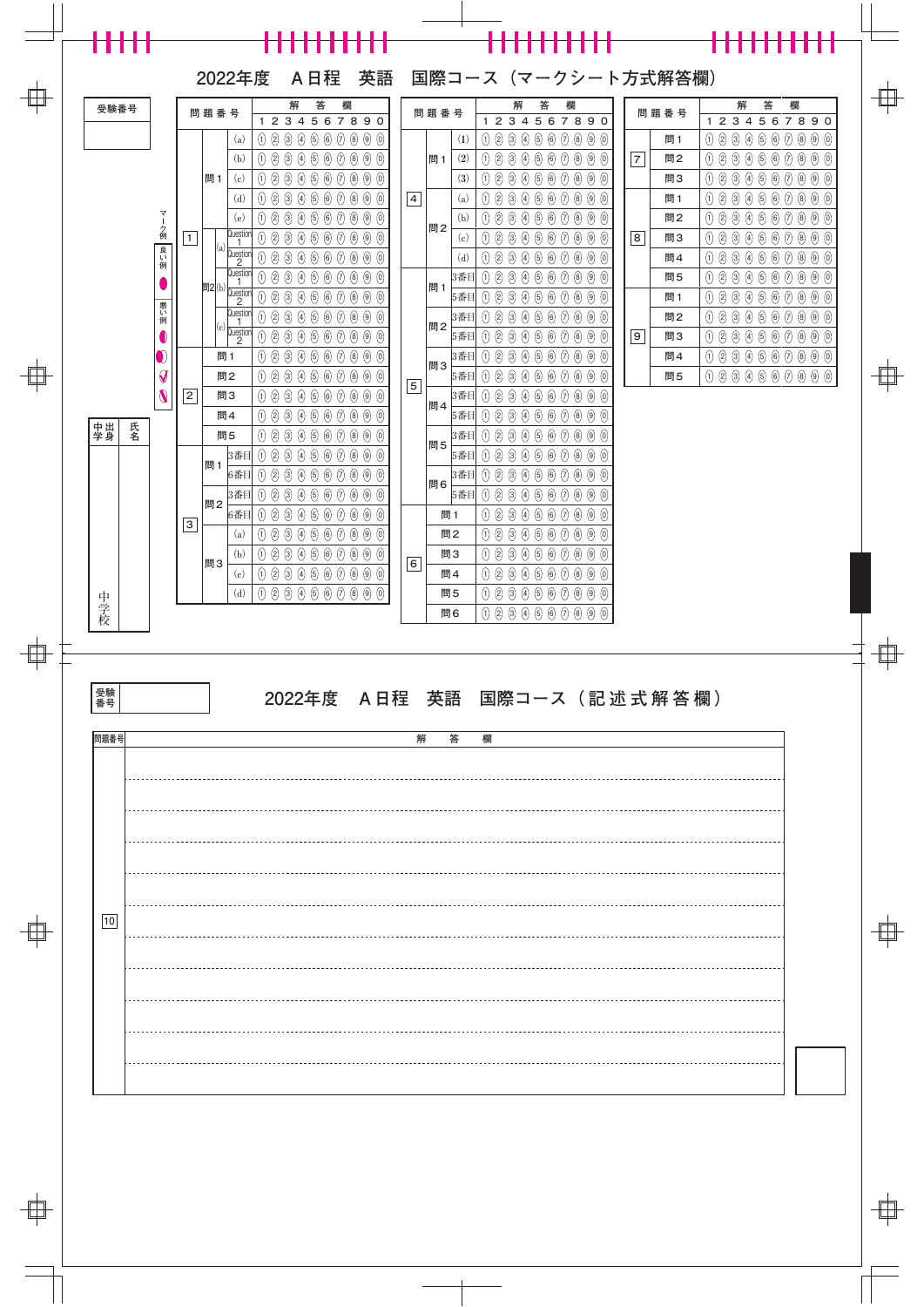

| $  -$     |  |
|-----------|--|
|           |  |
|           |  |
|           |  |
|           |  |
|           |  |
|           |  |
| $- - - -$ |  |
|           |  |
|           |  |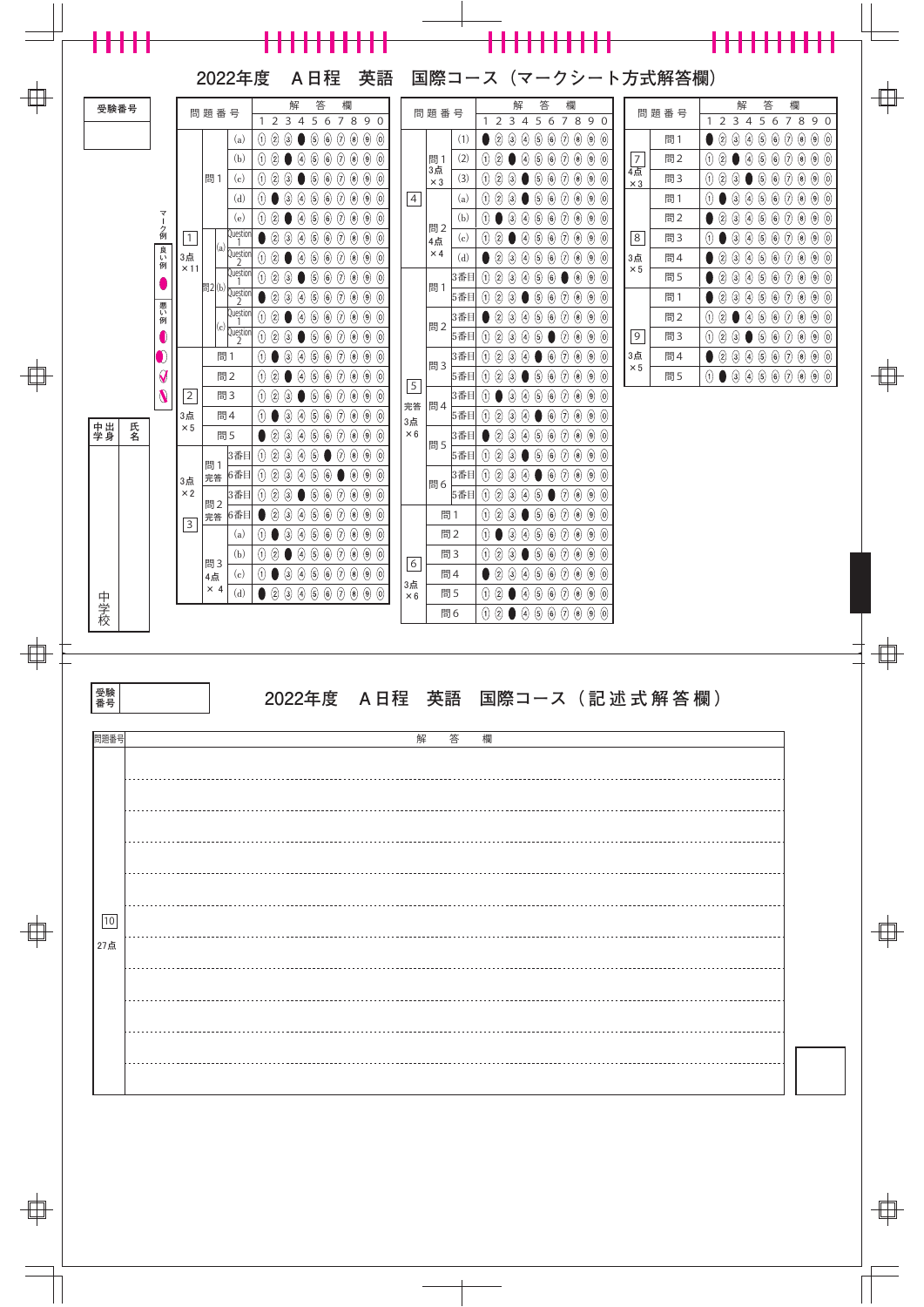#### 1次 A 日程 国際 リスニング問題

|1| リスニング問題: 音声を聞いて、問に答えなさい。

問1 会話の後に質問があります。その答として最も適切なものを1つ選び、番号をマークしなさい。 問題は2度ずつ読まれます。

(a)

A: Mr. Weaver wasn't happy in history class today, was he?

B: No, he wasn't. Maybe it's because I forgot to do my homework.

A: I don't think so. Maybe it was because I was sleeping.

B: Do you think so? I think it is because we were talking during class.

A: Hmmm. That's probably it.

Question: Why was Mr. Weaver not happy today?

- ① Because Mr. Weaver was teaching history.
- ② Because the student forgot to do her homework.
- ③ Because the student was sleeping during class.
- ④ Because the students were talking in class.

(b)

A: Nice to meet you, Jerry. Have you been here long?

B: No, I arrived two days ago. On Tuesday.

A: Oh wow. You must be tired. When do you start school?

B: I'm feeling OK. I started yesterday morning.

A: So how was your first day?

B: I liked my English class, but I did not like my math class.

Question: When did he start school?

- ① On Tuesday morning.
- ② He liked his English class.
- ③ On Wednesday.
- ④ He is a little tired.

#### (c)

A: Do you want to go to the café with me for lunch?

B: Well, it's not far away. Do you want to go now?

A: Yeah. I hear they have amazing cheese burgers. They're only five dollars.

B: OK. We should get a couple of those. What time do we have to be back at school?

A: We have two hours.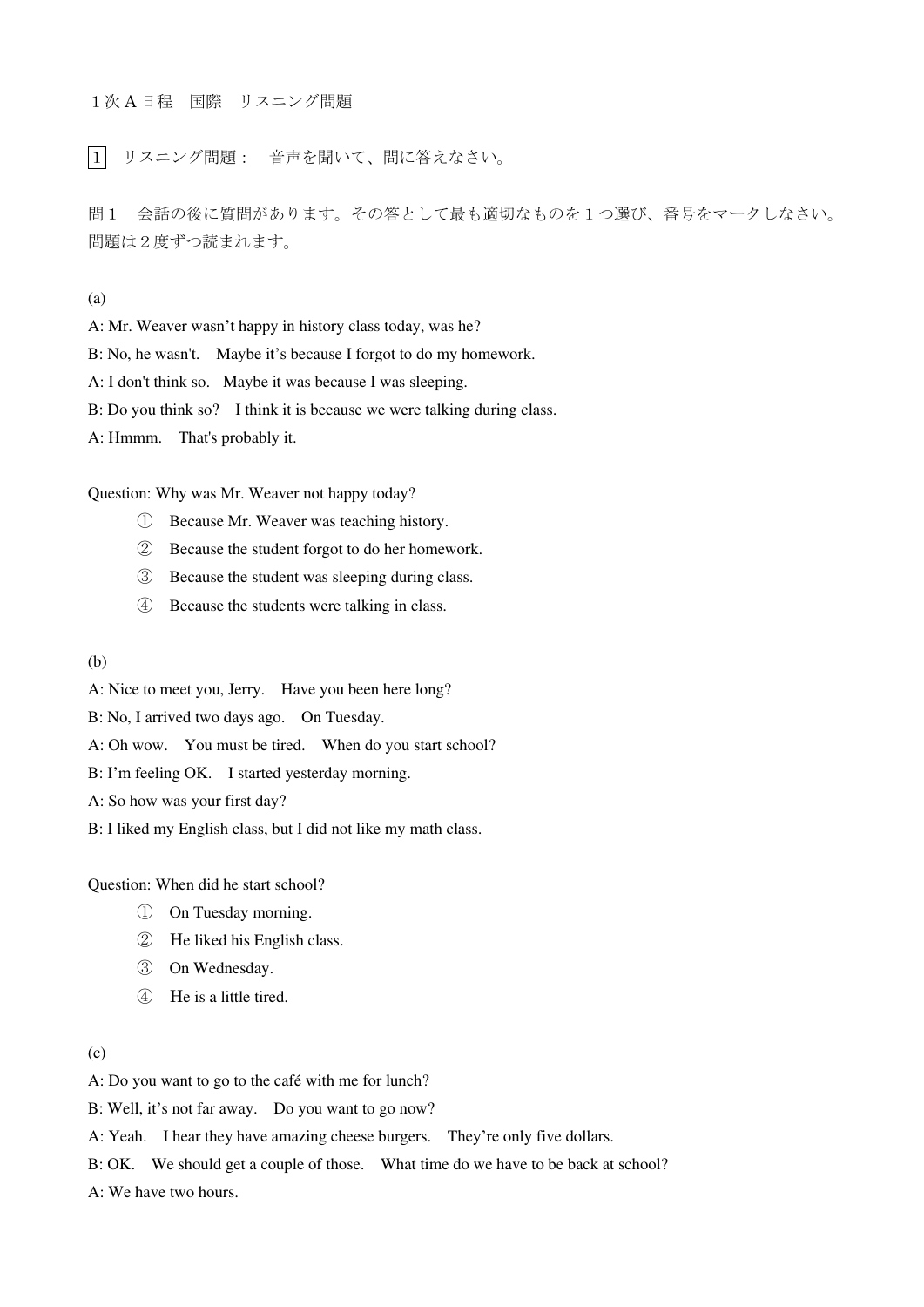Question: How long do they have to eat lunch?

- ① The hamburgers are five dollars each.
- ② They are very close to the café.
- ③ They will order two hamburgers.
- ④ They have two hours.
- (d)

A: I heard your sister was very sick. Is she OK?

B: Well, she had to stay in bed for five days, but she's feeling a bit better.

A: Do you know when she is coming back to school?

B: She will come back next Monday.

A: Oh, really? Tell her I will come to your house tomorrow to give her some homework.

B: OK, I will.

Question: When is his sister starting school?

- ① She has been sick for five days.
- ② She will go next week.
- ③ She will come tomorrow.
- ④ She needs her homework.
- (e)

A: Did you see the online sale? Everything was discounted.

B: Yes, I saved a lot! I could buy a necklace for me, and one for Kate's birthday. And you?

A: I wanted to get a new smartphone, but it wasn't cheaper.

B: Oh, that's too bad.

A: Yeah, but maybe I'll get one next month.

Question: Why did she buy two necklaces?

- ① Because her mother wanted a necklace.
- ② Because the smartphone was expensive.
- ③ Because the necklaces were cheaper.
- ④ Because she will get a new smartphone.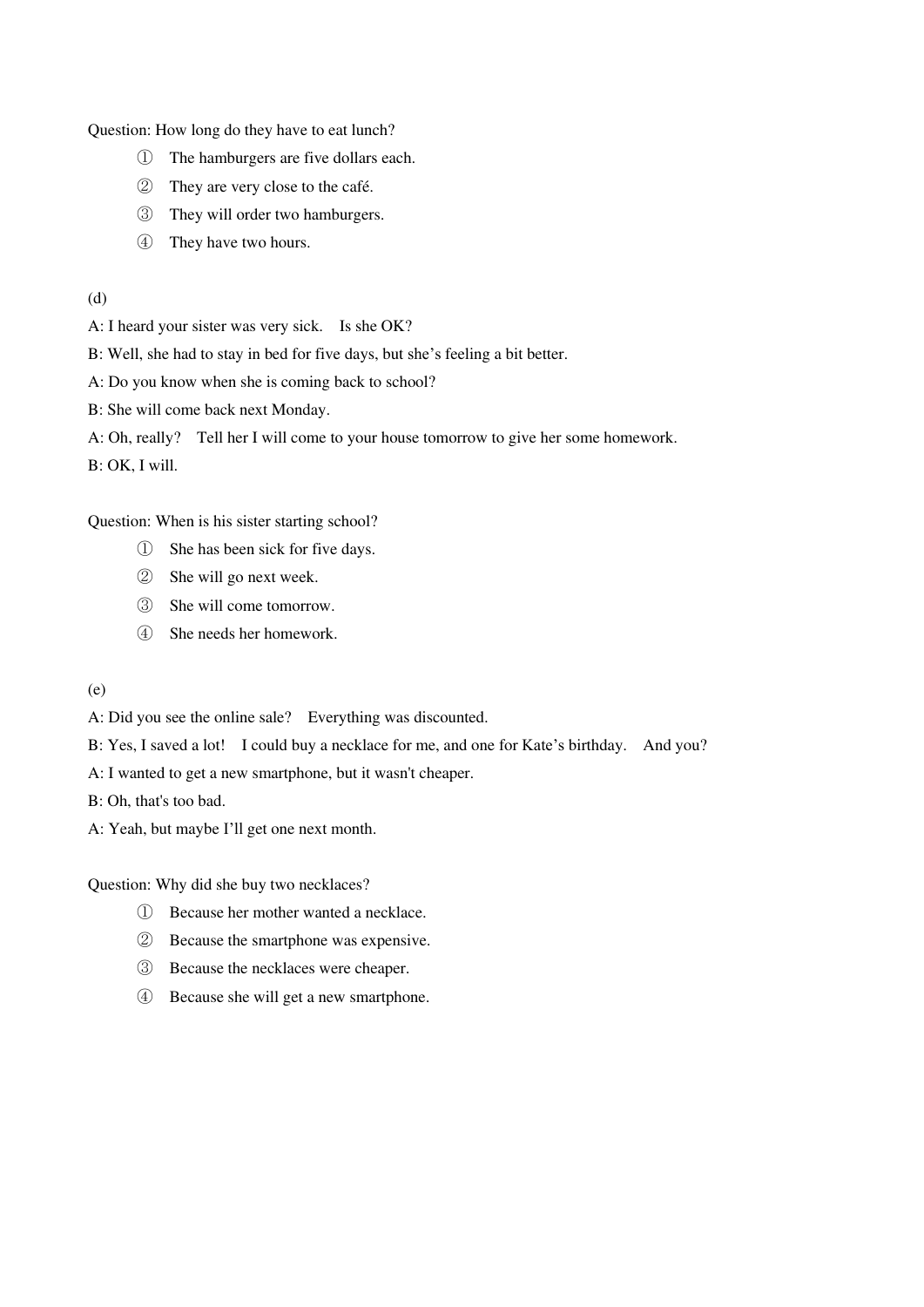問2 英文の後に2つ質問があります。その質問の答として最も適切なものをそれぞれ1つずつ選び、 番号をマークしなさい。英文と質問は2度ずつ読まれます。

(a)

Hi everyone. Please take a seat. Today we have a new student starting at school. His name is Achille Rochlieu. He has just moved to our town from France. He does not speak much English, so please speak slowly to him. Amy has said she will show him around the school, and Andy said he will eat lunch with him in the cafeteria. Achille, please come to the front of the class and introduce yourself.

Question 1: Who will show Achille the school?

- ① Amy.
- ② Andy.
- ③ Katerina.
- ④ The teacher.

Question 2: Where will Achille eat lunch?

- ① In the class.
- ② With Andy.
- ③ In the cafeteria.
- ④ With Amy.

#### (b)

This weekend my family and I went into town to visit the zoo, but it was raining. So we went to a museum. We decided to take the bus because it's faster than the train. We went to the museum of history because my brother and father really like going there. It was interesting but I think history is a little boring. After we left, we saw the art museum across the road from the history museum. So we decided to walk there. I really like art, so it was much more interesting. But I think my brother and father thought it was boring. I want to go back there soon.

Question 1: Where did he go this weekend?

- ① He went to the historical part of town.
- ② He went this weekend.
- ③ He went to the zoo.
- ④ He went to two museums.

Question 2: How did they go into town?

- ① By bus.
- ② By subway.
- ③ By train.
- ④ They walked.